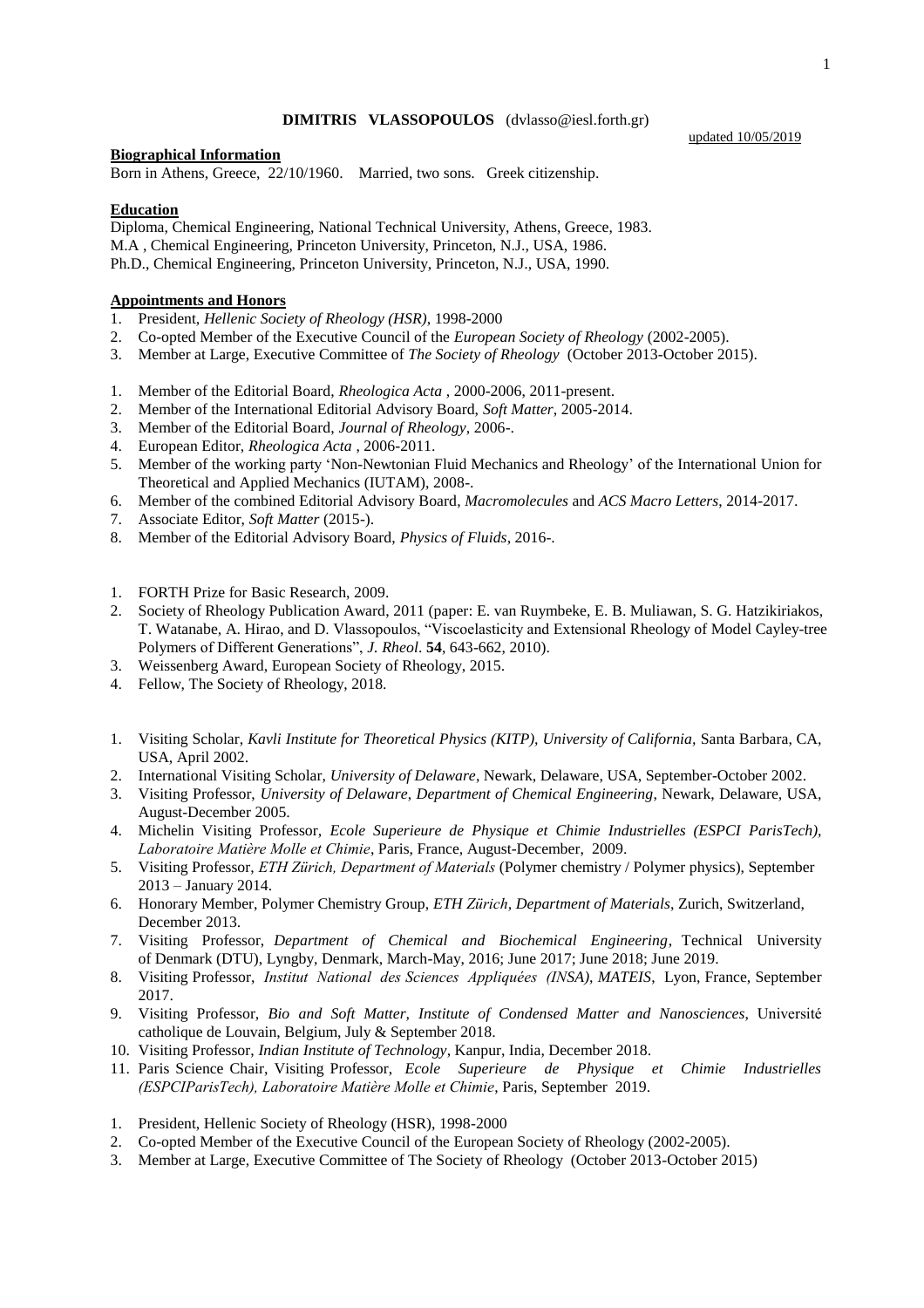### **Work Experience**

- 1. *Foundation for Research & Technology - Hellas (FO.R.T.H.)*, Heraklion, Crete, Greece. Institute of Electronic Structure & Laser (I.E.S.L.), Affiliated Faculty (2002-); Associate Scientist (1998-2002); Assistant Scientist (1995-1998); Contract Researcher (1992-1995).
- 2. *University of Crete*, Heraklion, Crete, Greece. Department of Materials Science & Technology, Professor (2007- ); Associate Professor (2002-2007). Department of Physics, Adjunct Associate Professor (Visiting Professorship 407), 1998-2002.
- 3. *Mobil Research & Development Corporation*, Paulsboro, N.J., USA (1990-1991). Senior Staff Engineer, Paulsboro Research Laboratory, Process Research and Technical Service Division.
- 4. *Princeton University*, Princeton, N. J., USA (1986-1989). Department of Chemical Engineering, Assistant in Instruction and Research Assistant (part of Ph.D work)
- 5. *Metelco S.A.*, Metamorphosis Attikis, Greece. Technical Consultant, printed circuit boards (1992); Production Engineer (1983-1984, summer 1981).
- 6. *Military Service (mandatory): Greek Navy*, Salamis Naval Base, Greece (1991-1992). Scientific Officer, Center for Fuel Distribution, Office of Technical Planning, Amphiali.

## **Patents**

1. E. Iatrou, K. Dimas, D. Vlassopoulos, P. Bilalis, and C. Tsiblouli, "Linear five-component poly-peptiic and hybrid polymers as injectable hydrogels, which can be formed insitu and can self-heal and respond to pH and temperature, for local and directed administration of gemcitabine",

Greek patent 1009114, A61K, 57/34, C08G 69/36, 2017.

### **Seminars**

- 1. "Visualization of Gas-Liquid Flows in Bubble Caps",
- Hydroprocessing Seminar, Mobil Research & Development Corp., Paulsboro, New Jersey, August 1990. 2. "Evaluation of Bubble Cap Distributor Trays",
- Engineering Group Seminar, Mobil Technical Center, Princeton, New Jersey, September 1990.
- 3. "Evaluation of Distributor Trays by Means of Cold Flow Studies", Hydroprocessing Seminar, Mobil Research & Development, Paulsboro Research Laboratory, Paulsboro, New Jersey, February 1991.
- 4. "Rheological Characterization of Dilute Polymer Solutions", FO.R.T.H., Institute of Electronic Structure & Laser, Heraklion, Crete, February 1992.
- 5. "Rheological Characterization of Dilute Polymer Solutions", Joint Colloquium, Department of Chemical Engineering-University of Patras and Institute of Chemical Engineering and High Temperature Processes, Patras, Greece, May 1993.
- 6. "Aggregation Behavior in Semi-dilute Solutions of Rod-Like Polymers Solutions", Institute of Physical Chemistry, Univeristy of Mainz, Germany, November 1995.
- 7. "Chain Conformation and Aggregation of Rod-Like Polymers in Solution", Polymer Science Colloquium, Polymer Institut, University of Karlsruhe, Germany, November 1995.
- 8. "Aggregation Dynamics in Semi-dilute Solutions of Hairy-Rod Polymers", Institute of Materials Science and Department of Chemical Engineering Joint Colloquium, University of Connecticut, Storrs, CT, December 1995.
- 9. "Critical Behavior in Polymer Blends", Department of Materials Science and Engineering, The Pennsylvania State University, College Park, PA, December 1995.
- 10. "The Unusual Behavior of Polymer Blends Near their Phase Separation", Chemical Engineering Colloquium, Department of Chemical Engineering, University of British Columbia, Vancouver, Canada, December 1995.
- 11. "Dynamics and Rheology of Critical Polymer Blends", Department of Chemical Engineering, City University of New York (CUNY) at Buffalo, Buffalo, N.Y., August 1996.
- 12. "Dynamics and Rheology of Binary Polymer Mixtures", Polymer Physics Colloquium, Department of Chemical Engineering, University of Delaware, Newark, DE, August 1996.
- 13. "Dynamic Aspects of Critical Polymer Blends", Chemical Engineering Colloquium, Department of Chemical Engineering, University of Nottingham,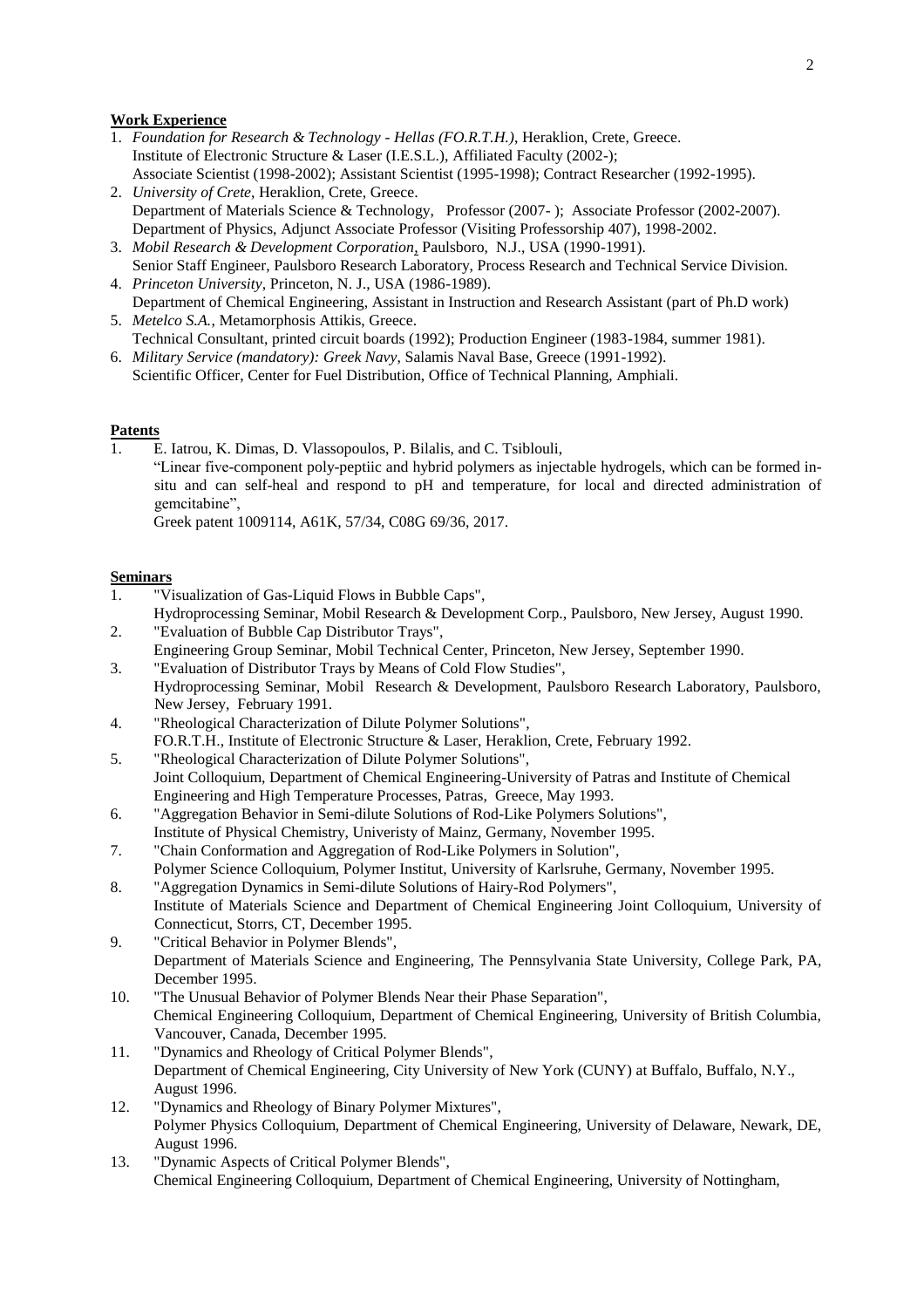Nottingham, U.K., November 1996.

- 14. "Dynamics of Polymer Mixtures Near the Phase Separation", Special Colloquium, Department of Materials, Queen Mary & Westfield College, University of London, London, U.K, November 1996.
- 15. "Structure and Dynamics of Multiarm Star Polymers", Department of Chemical Engineering and Engineering Research Center (ERC) of Particle Science and Technology, University of Florida, Gainesville, FL, February 1997.
- 16. "Structure-Properties Relationships in Complex Fluids with Emphasis on Rod-Like Polymers", Monsanto Technical Community (TCM) Seminar Series, The Monsanto Chemical Company, Pensacola, FL, February 1997.
- 17. "Dynamics of Heterogeneous Polymeric Systems", Physics Colloquium, Physics Department, University of Crete, Heraklion, Crete, Greece, April 1997.
- 18. "Dynamics of Multiarm Star Polymers in the Ordering Region", National Institute of Standards and Technology (N.I.S.T), Gaithersburg, MD, June 1997.
- 19. "Structure and Dynamics of Multiarm Star Polymers: from Polymeric to Colloidal Behavior", Chemical Engineering Colloquium, Department of Chemical Engineering, University of Cincinnati, Cincinnati, OH, October 1997.
- 20. "Research Activities of the Polymer Group, FORTH-IESL", Centre for Self Organizing Molecular Systems (SOMS), School of Chemistry, The University of Leeds, Leeds, U.K, November 1997.
- 21. "Structure and Dynamics of Complex Polymeric Systems: Branched Polymers, Blends, and Rod-Like Polymers",

Avery-Dennison Research Center Seminar Series, Pasadena, CA, March 1998.

- 22. "Controlling the Dynamics of Soft Spheres: from Polymeric to Colloidal Behavior", Chemical Engineering Colloquium, Department of Chemical Engineering, University of British Columbia, Vancouver, Canada, March 1998.
- 23. "Research Activities of the Polymer Group, FORTH-IESL. Controlling the Dynamics of Soft Spheres: from Polymeric to Colloidal Behavior",
	- Symyx Technologies, Santa Clara, CA, March 1998.
- 24. "Controlling the Dynamics of Soft Spheres: from Polymeric to Colloidal Behavior",

Department of Chemical Engineering, Rheo-optics Group, Stanford University, Stanford, CA, March 1998. 25. "Structure and Rheology of Complex Soft Materials: Hairy-Rod and Star Polymers",

- Polymer Physics Colloquium, Department of Chemical Engineering, University of Delaware, Newark, DE, October 1998.
- 26. "Structure and Viscoelasticity of Soft Steric Spheres", Merck & Co. Research Laboratories, West Point, PA, October 1998.
- 27. "Dynamic Response of Multiarm Star Polymers: from Polymers to Colloids",
- Department of Chemical Engineering, University of California, Santa Barbara, CA, October 1998. 28. "Structure and Rheology of Model Soft Spheres",
- FMC, Pharmaceutical Division, Princeton, N.J., October 1998.
- 29. "Dynamics of Soft Spheres", The Benjamin Levich Institute for Physicochemical Hydrodynamics, The City College of the City University of New York, New York, N.Y., October 1998.
- 30. "Structure and Rheology of Complex Soft Materials: Polymer Blends and Star Polymers", Chemical Engineering Colloquium, Department of Chemical Engineering, Katholieke Universiteit Leuven, Leuven (Heverlee), Belgium, November 1998.
- 31. "Using Hyperbranched Polymers to Explore the Dynamics in the Mesoscopic Regime", Department of Polymer Science and Engineering, University of Massachusetts, Amherst, MA, August 1999.
- 32. "Structure and Dynamics of Mesoscopic Polymer Systems", Department of Chemical Engineering, Princeton University, Princeton, N. J., August 1999.
- 33. "Structure and Dynamics in the Mesoscopic Regime: Results from Hyperbranched Polymers and Micelles".
	- Department of Chemical Engineering, University of Florida, Gainesville, FL, August 1999.
- 34. "Exploring the Dynamics of Mesoscopic Soft Systems: Polymeric Stars and Micelles", Department of Chemistry, University of Sheffield, Sheffield, U.K., December 1999.
- 35. "Hyperbranched Polymers as Vehicles for Exploring the Dynamics in the Mesoscopic Regime", Department of Physics and Astronomy and IRC in Polymer Science and Technology, University of Leeds, Leeds, U.K., December 1999.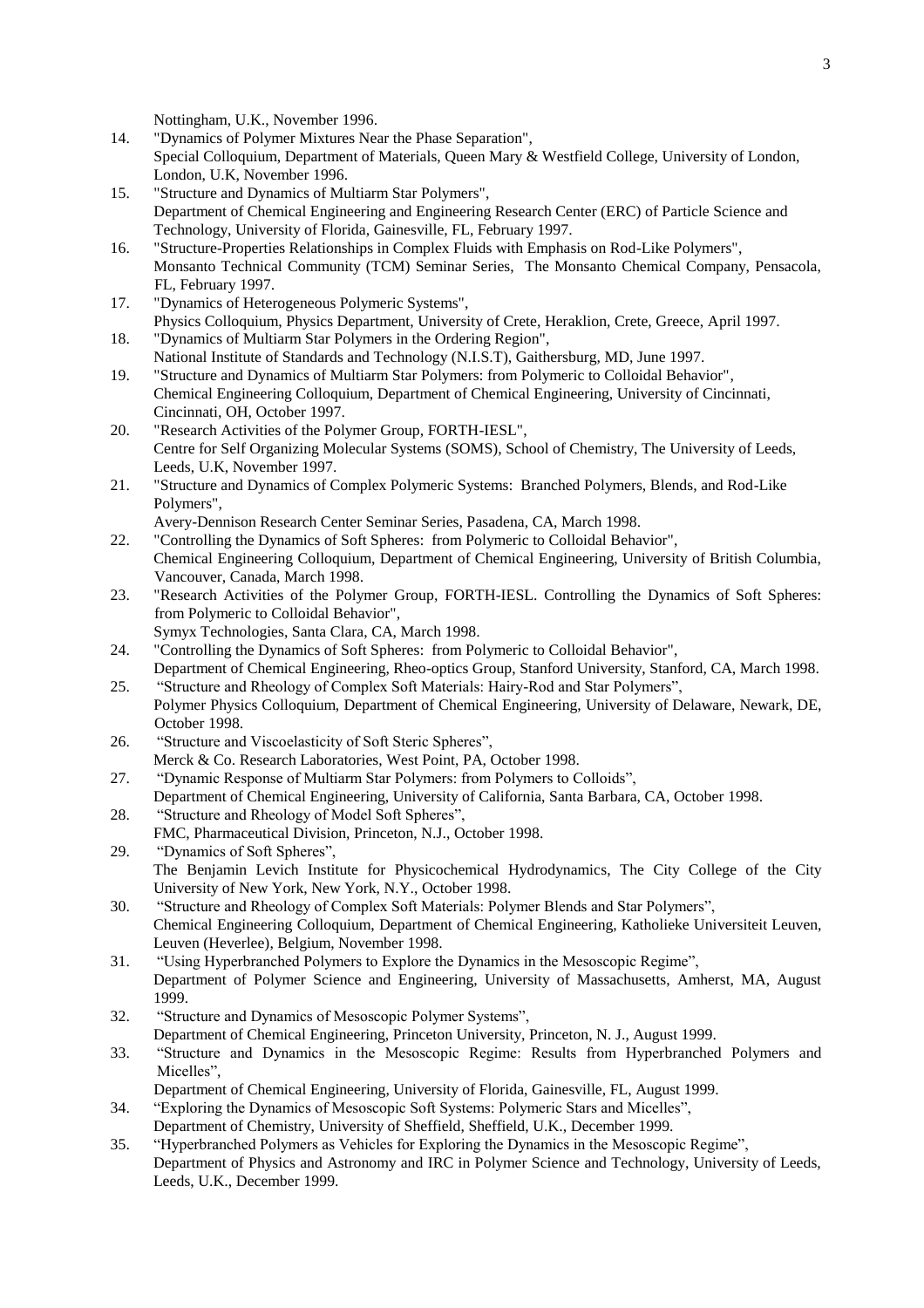- 36. "Star Polymers and Giant Micelles: Models for Bridging the Gap Between Polymers and Colloids", Heinrich Heine Universität Düsseldorf, Institut für Theoretische Physik II, Düsseldorf, Germany, November 2000.
- 37. "Rheology of Branched Polymers", Aristotle University of Thessaloniki, Department of Chemical Engineering, Thessaloniki, Greece, April 2001.
- 38. "Glass-like Dynamics in Star Polymers", National Hellenic Research Foundation, Institute of Theoretical and Physical Chemistry, Spectroscopy Group, May 2001.
- 39. "Using Polymeric Stars and Micelles to bridge the Gap between Polymers and Colloids", Department of Chemical Engineering, University of Delaware, Newark, DE, July 2001.
- 40. "Glass-like Gelation in Star Polymers and Star/Linear Polymer Mixtures", E.S.P.C.I., Matiere Molle & Chimie, Paris, France, September 2001.

# 41. "Star Dynamics", Institute for Theoretical Physics, Program in Dynamics of Complex and Macromolecular Fluids – Entangled Polymer Fluids, University of California, Santa Barbara, CA, April 2002.

- 42. "Molecular Manipulation of Transitions in Soft Matter", Physics-Chemical Engineering Joint Colloquium, University of Delaware, Newark, DE, September 2002. 43. "Jamming Transitions in Ultrasoft Polymeric Colloids",
- Department of Materials Science and Engineering, Pennsylvania State University, College Park, PA, September 2002.
- 44. "Control of the Rheological Behavior of Colloidal Star Polymers", Institute for Chemical Research, Kyoto University, Kyoto, Japan, March 2003.
- 45. "Dynamics of Architecturally Complex Macromolecules", ExxonMobil Chemical Company, Baytown Polymer Center, Baytown, TX, October 2003.
- 46. "Vitrification and Depletion Phenomena in Soft Colloidal Systems", joint seminar The Benjamin Levich Institute for Physicochemical Hydrodynamics and Department of Chemical Engineering, The City College of the City University of New York, and IGERT Soft Materials Series – CCNY/Columbia University, New York, N.Y., October 2003.
- 47. "Molecular Control of Interactions in Ultrasoft Colloids: Vitrification, Depletion, Crystallization?", Heinrich Heine Universität Düsseldorf, Institut für Theoretische Physik II, Düsseldorf, Germany, November 2003.
- 48. "Vitrification Phenomena in Colloidal Suspensions and Mixtures", Centre for Research and Technology – Hellas (CERTH), Chemical Process Engineering Research Institute (CPERI), Thessaloniki, Greece, January 2004.
- 49. "Dynamics, Depletion and Crystallization in Soft Colloids and Mixtures", Department of Chemical Engineering, University of Delaware, Newark, DE, March 2004.
- 50. "Molecular Manipulation of Transitions in Soft Matter", Department of Physics and Astronomy, Soft Matter, University of Pennsylvania, Philadelphia, PA, March 2004.
- 51. "Rheology Control of Associative Triblock Copolymer Aqueous Solutions and Gels ", Hercules Research Center, Wilmington, DE, March 2004.
- 52. "Tailoring the Flow Properties of Soft Colloidal Systems", University of Naples Federico II, Department of Chemical Engineering, Naples, Italy, November 2004.
- 53. "Rheology of Architecturally Complex Macromolecules", University of Salerno, Department of Chemical Engineering, Salerno, Italy, November 2004.
- 54. "Do Polymers Obey Seniority Rules?", University of Crete, Department of Materials Science and Technology, Heraklion, Crete, Greece, December 2004.
- 55. "Towards Control of the Flow Properties of Soft Colloidal Systems", National Institute of Standards and Technology (N.I.S.T), Gaithersburg, MD, February 2005. 56. "Linear Rheology of Model Comb Polymers",
- ExxonMobil Chemical Company, Baytown Technology and Engineering Center, Baytown, TX, February 2005.
- 57. "Following the Motion of Branched Macromolecules", University of Crete, Department of Physics, Heraklion, Crete, Greece, March 2005.
- 58. "Linear Rheology of Model Branched Polymers", ExxonMobil Research and Engineering Company, Annandale, NJ, August 2005.
- 59. "Vitrification and Melting in Colloidal Systems",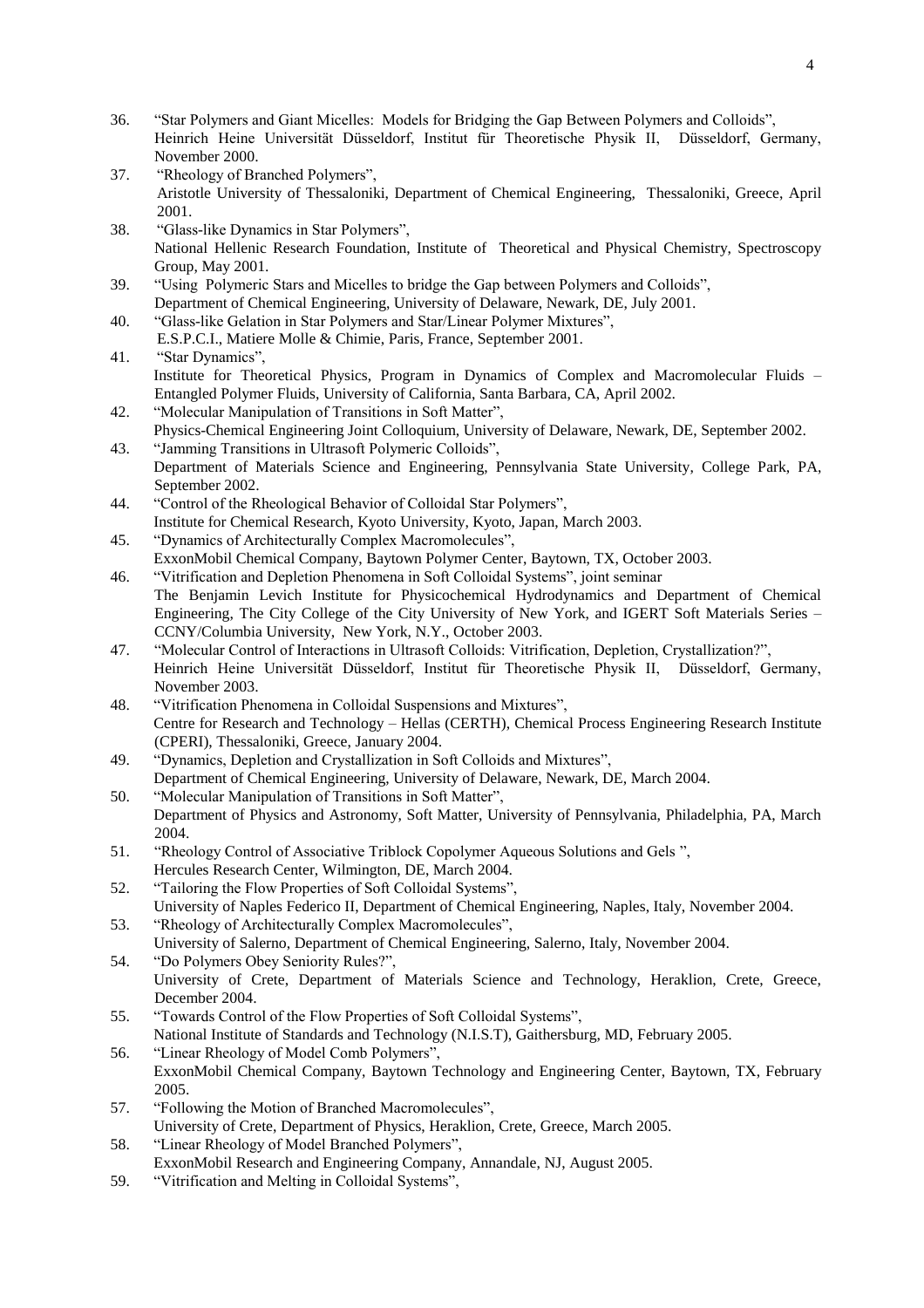Center for Molecular and Engineering Thermodynamics, Department of Chemical Engineering, University of Delaware, Newark, DE, September 2005.

- 60. "Rheology of Model Branched Polymers", Pennsylvania State University, Department of Materials Science and Engineering, College Park, PA, September 2005.
- 61. "Rheology of Architecturally Complex Polymers: From Combs to Macromolecular Self-Assemblies", Department of Chemical Engineering Colloquium, Stanford University, Stanford, CA, November 2005.
- 62. "Combs and beyond: Following the motion of architecturally complex polymers", Department of Chemical Engineering and Materials Science, University of Minnesota, Polymer Group, Minneapolis, MN, November 2005.
- 63. "Rheology of branched polymers and macromolecular assemblies", E.S.P.C.I., Matiere Molle & Chimie, Paris, France, February 2006.
- 64. "Vitrification, melting and flow in dense colloidal dispersions", NCSR DEMOKRITOS, Institute of Physical Chemistry, Athens, Greece, June 2006.
- 65. "Rheology of Architecturally Complex Polymers: From Combs to Macromolecular Self-Assemblies", Division of Chemistry and Chemical Engineering, California Institute of Technology, Pasadena, CA, June 2006.
- 66. "Architecturally complex macromolecules for addressing technologically relevant (and irrelevant?) problems", Polimeri Europa, Research Center Ravenna, Italy, March 7, 2008.
- 67. "Rheological Fingerprinting of Model Soft Colloids", Université du Maine, UMR CNRS 6120 "Polymères, Colloïdes, Interfaces", Le Mans, France, December 3, 2009.
- 68. "Architecturally Complex Macromolecules for Addressing Scientific and Technological Challenges", Michelin Technology Center Ladoux, Clermont-Ferrand, France, December 8, 2009.
- 69. "Rheological Fingerprinting of Aging Soft Colloidal Glasses", Durham University, Department of Chemistry, Durham, UK, December 10, 2009.
- 70. "Stress Relaxation in Entangled Branched Polymers", Max-Planck-Institut für Polymerforschung, Mainz, Germany, February 4, 2010.
- 71. "Rheology of Architecturally Complex Polymers: from Combs to Rings", ETH, Department of Materials, Zurich, Switzerland, April 4, 2012.
- 72. "Rheological probes of entangled polymers and nanocomposites: Relaxation, stretching, yielding, flow alignment",
	- Versalis, Ravenna Research Center, Italy, September 28, 2012.
- 73. "Towards rationalization of the rheology of entangled branched polymers",
- King Abdullah University of Science and Technology (KAUST), Thuwal, Saudi Arabia, January 20, 2013. 74. "Malleable composite materials from soft colloids", University of Cyprus, Department of Mechanical and Manufacturing Engineering, Nicosia, Cyprus, February 27, 2013.
- 75. "Metastable states in soft colloidal mixtures", Carnegie-Mellon University, Department of Materials Science & Engineering, Pittsburgh, PA, March 22, 2013.
- 76. "Metastable states and rheological transitions in soft colloids", University of Houston, Department of Chemical and Biomolecular Engineering, Houston, TX, April, 11, 2013.
- 77. "Nonlinear rheology of entangled branched polymers", ExxonMobil Chemical Company, Baytown Research Center, Baytown, TX, April 12, 2013.
- 78. "Entanglement dynamics in ring polymers: recent progress and open challenges", Institute for Chemical Research, Kyoto University, Kyoto, Japan, May 14, 2013.
- 79. "Tunable metastable states in soft colloidal mixtures", Max-Planck-Institut für Polymerforschung, Mainz, Germany, July 4, 2013.
- 80. "Metastable states in soft colloidal mixtures and nanocomposites", Université du Maine, UMR CNRS 6120 "Polymères, Colloïdes, Interfaces", Le Mans, France, September 24, 2013.
- 81. "Metastable states in soft colloidal mixtures and nanocomposites", Cornell University, School of Chemical and Biomolecular Engineering, Ithaca, NY, USA, October 11, 2013.
- 82. "Experimental study of the viscoelasticity of critically purified polymers", ETH, Department of Materials - Polymer Physics Group, Zurich, Switzerland, November 20, 2013.
- 83. "Tailoring metastable states in soft colloidal mixtures",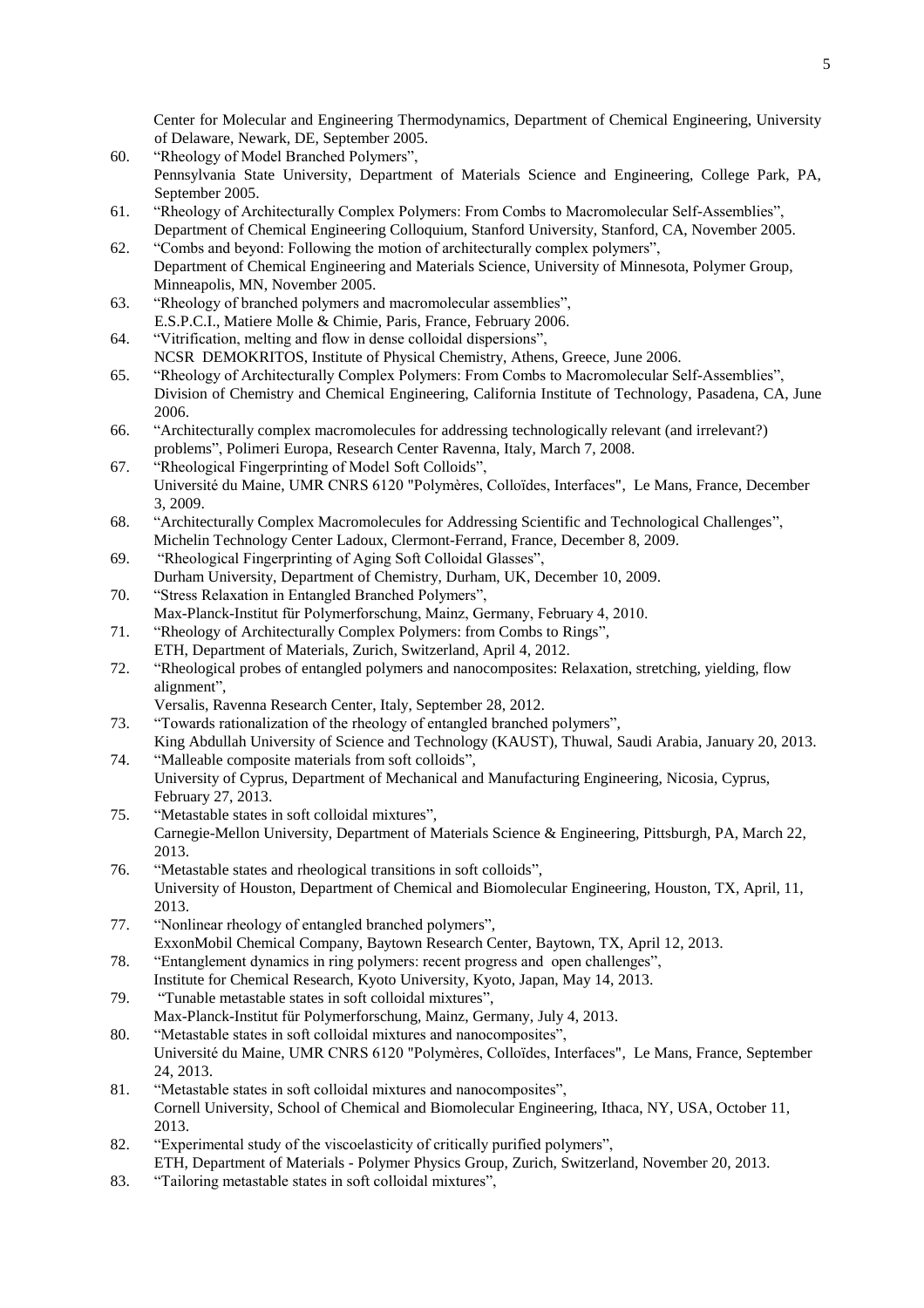ETH, Department of Materials, Zurich, Switzerland, November 28, 2013.

- 84. "Exploring metastable states in soft colloidal mixtures",
- Université de Fribourg, Department of Physics, Fribourg, Switzerland, January 17, 2014.
- 85. "Glasses and gels from soft colloidal mixtures: viscoelasticity, yielding and thermoresversible melting", Univerisité Paris-Est, Institut Navier / Ecole Nationale des Ponts et Chaussees, Paris, France, February 4, 2014.
- 86. "From combs strain hardening to stars depletion gels: macromolecular architecture and soft matter physics", Saint-Gobain Recherche, Aubervilliers, France, February5, 2014.
- 87. "Nanocomposites under flow: dispersing nanoparticle assemblies in polymer melts", Forschungszentrum Jülich, Institute for Complex Systems, Soft Matter, Jülich, Germany, April 2, 2014.
- 88. "Self-assembly, metastability and directed self-assembly in soft colloidal systems: A rheological perspective",
	- Nestlé Research Center, Lausanne, Switzerland, April 25, 2014.
- 89. "Metastability transitions in soft colloids and nanocomposites", Center for Molecular and Engineering Thermodynamics, Department of Chemical Engineering, University of Delaware, Newark, DE, May 19, 2014.
- 90. "Nanocomposites as model colloidal gels: effects of flow fields", Ecole Superieure de Physique et Chimie Industrielles (ESPCI ParisTech), Paris, France, June 10, 2014.
- 91. "Directed assembly and solid-liquid transitions in soft colloid linear polymer mixtures", Université Paris VI, Irvy sur Seine, Paris, France, June 11, 2014.
- 92. "Rheology of entangled branched polymers: progress, surprises and perspectives", Ecole Superieure de Physique et Chimie Industrielles (ESPCI ParisTech), Paris, France, June 24, 2014.
- 93. "Rheology of ring polymers: a departure from the classic picture", Case Western Reserve University, Department of Macromolecular Science and Engineering, Cleveland, OH, October 10, 2014.
- 94. "On the motion of cyclic macromolecules: a departure from the classic picture", University of Crete, Department of Physics, Heraklion, Crete, Greece, December 4, 2014.
- 95. "Hairy colloidal particles: tuning glass transition, gelation and crystallization", ETH, Department of Mechanical and Process Engineering, Particle Technology Laboratory, Zurich, Switzerland, January 9, 2015.
- 96. "Entanglement dynamics of polymers with and without free ends", The University of Texas at Austin, McKetta Department of Chemical Engineering, Austin, TX, USA, March 4, 2015.
- 97. "Comb and star macromolecules: some rheological consequences of macromolecular topology", The Chinese Academy of Sciences, Institute of Chemistry, Laboratory of Engineering Plastics, Beijing, China, August 24, 2015.
- 98. "Comb and star macromolecules: some rheological consequences of macromolecular topology", Institute Charles Sadron (ICS), Strasbourg, France, September 1, 2015.
- 99. "Molecular manipulation of the flow properties of soft matter", University of Crete, Department of Materials Science & Technology, Heraklion, Crete, Greece, December 14, 2015.
- 111. "Molecular manipulation of the flow properties of soft matter", University of Naples Federico II, Department of Chemical Engineering, Naples, Italy, January 26, 2016.
- 112. "Molecular manipulation of the flow properties of soft matter", Ben Gurion University of the Negev, Chemical Engineering Depertment, Beer Sheva, Israel, February 11, 2016.
- 113. "Molecular manipulation of the flow properties of soft matter", Technical University of Denmark (DTU), Department of Chemical and Biochemical Engineering, Lyngby, Denmark, March 14, 2016.
- 114. "Network dynamics in nanofilled polymers", Technical University of Denmark (DTU), Department of Chemical and Biochemical Engineering, Lyngby, Denmark, May, 2016.
- 115. "Network dynamics in nanofilled polymers", CNRS Solvay, Laboratory of polymers and advanced materials, Lyon, France, July 25, 2016.
- 116. "Flow transitions in tunable soft colloids", University of Montpellier, Laboratoire Charles Coulomb, Montpellier, France, September 9, 2016.
- 117. "Molecular manipulation of the flow properties of soft matter", Eindhoven University of Technology, Institute for Complex Molecular Systems (ICMS), Eindhoven, The Netherlands, October 27, 2016.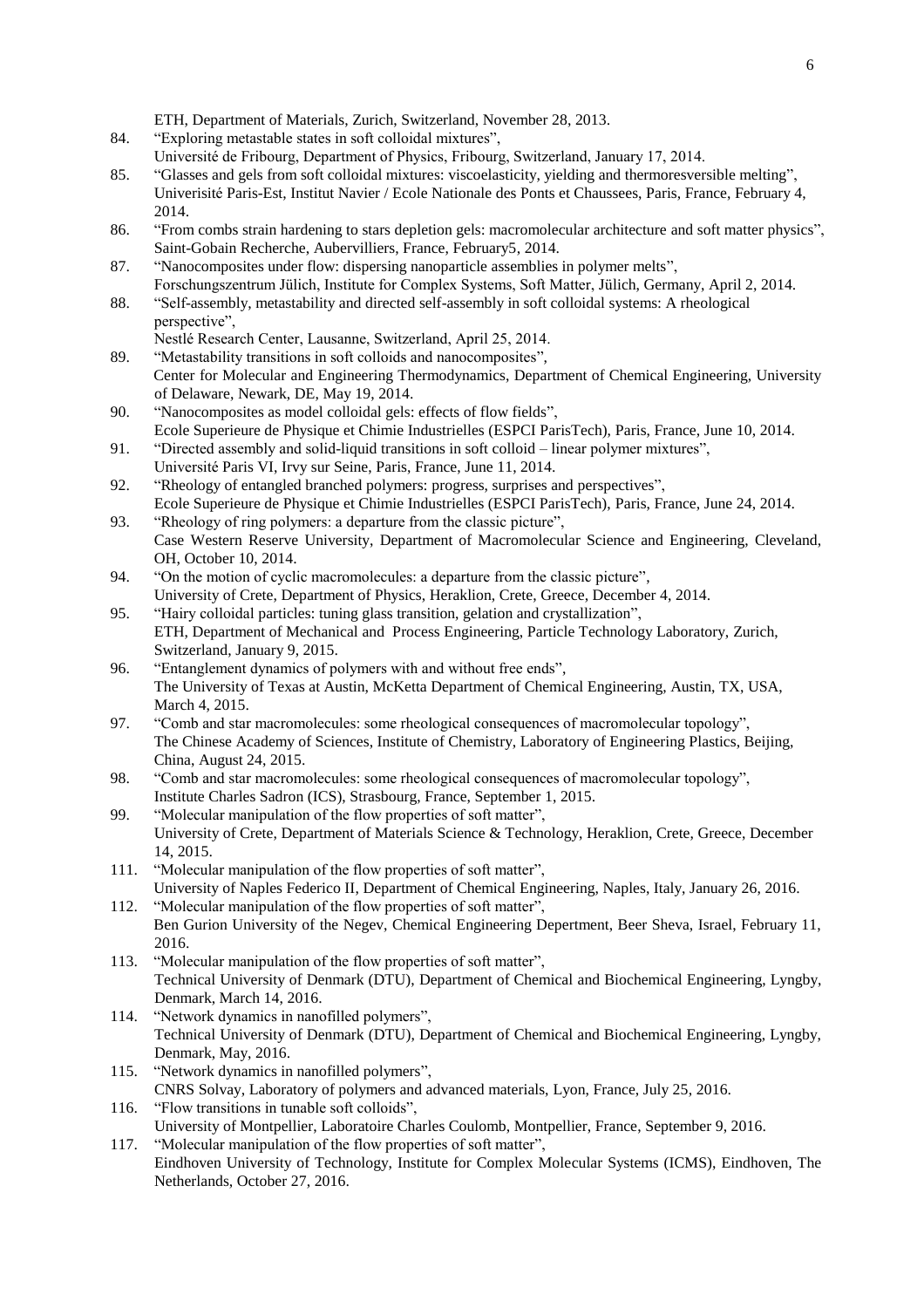- 118. "Dendronized polymers, supersoft elastomers and ductile-to-brittle transition", Pennylvania State University, Department of Materials Science & Engineering, State College, PA, USA, March 17, 2017.
- 119. "Dendronized polymers, supersoft elastomers and ductile-to-brittle transition", University of Athens, Department of Chemistry, Industrial Chemistry Lab., April 20, 2017.
- 120. "Soft colloid polymer mixtures: gelation and confinement effects", Columbia University, Department of Chemical Engineering, New York, NY, USA, May 5, 2017.
- 121. "Interplay of macromolecular motion and architecture", Institut National des Sciences Appliquées (INSA), MATEIS, Lyon, France, September 8, 2017.
- 122. "Thick polymers, supersoft elastomers and ductile-to-brittle transition", Institut National des Sciences Appliquées (INSA), MATEIS, Lyon, France, September 12, 2017.
- 123. "Supramolecular living polymers: interactions, viscoelasticity and spreading", ETH, Department of Materials, Zurich, Switzerland, December 21, 2017.
- 124. "Dynamics of dense soft colloids with varying shape and densification modulus" Technische Universiteit Eindhoven, Department of Mechanical Engineering, Eindhove, NL, February 26, 2018.
- 125. "Dynamics of dense soft colloids: shape and osmotic effects", KITP, University of California, Santa Barbara, CA, March 16, 2018.
- 126. "Tunable supramolecular structures: interactions ad viscoelasticity", Universite catholique de Louvain, Bio and Soft Matter, Louvain la Neuve, Belgium, September 12, 2018.
- 127. "Can soft hairy nanoparticles jam? A comparison between polyelectrolyte microgels and star polymers", Indian Institute of Technology, Kanpur, India, December 21, 2018.
- 128. "Some outstanding challenges in polymer rheology: nonlinear response and macromolecular architecture", Maastricht University, Aachen-Maastricht Institute for Biobased Materials, The Netherlands, January 30, 2019

# **Teaching Activities:**

University of Crete:

- *"Dispersions of Colloidal Systems"*, Dept. of Chemistry (with G. Fytas), spring 1994.
- *"Mechanical Properties of Soft Matter"*, Dept. of Physics, 1999-2004.
- *"Materials I: Present and Future",* Dept. of Materials Science & Technology, fall 2002 (with G. Petekidis), fall 2003.
- *"Thermodynamics (with elements of statistical thermodynamics)";* Dept. of Materials Science & Technology, 2003-2008, 2010-2012, 2014-2016.
- *"Transport Phenomena in Materials Science";* Dept. of Materials Science & Technology, 2003-5, 2010-2016.
- *"Introduction to Polymer Physics"*, Dept. of Materials Science & Technology, 2003-2015 (with G. Fytas), 2016-. ; Dept. of Chemistry, fall 1992 and Dept. of Physics (with S. H. Anastasiadis), 1993, 1996-2000.
- *"Introduction to Soft Matter"*, Introductory graduate-level course, Dept. of Materials Science & Technology, springs 2011, 2012, 2015, 2016 (with M. Vamvakaki).

University of Delaware:

- *"Fluid Mechanics"*, Dept. of Chemical Engineering, fall 2005 (with A. N. Beris).

# **Invited Tutorial Short courses:**

- *Summer School of Advanced Physics*, organized yearly by FORTH-IESL and the Department of Physics, University of Crete, in Heraklion. Offered yearly introductory lectures on *introduction to sof*t *matter*, *linear viscoelasticity* and *polymer rheology*: 1993-2004.
- Graduate Program *Polymers and their Applications*, organized by the University of Athens, Department of Chemistry, in Athens. Offered lectures on '*polymer rheology and dynamics*', '*introduction to linear viscoelasticity*' and '*applications of drag-reduction*', springs 1999-2003; 'molecular polymer rheology', springs 2004-2006, 2008,2010.
- Graduate Program *Processes and Processing of Advanced Materials*, organized by the University of Thessaloniki, Department of Chemical Engineering, in Thessaloniki. Offered lectures on '*polymer dynamics*'; Fall 1999.
- Summer School *Polymer Characterization* , organized by the International Max-Planck-Research School for Polymer Materials Science, Heraklion, October 2000.
- - *"Rheology of Complex Macromolecular Systems"*, Department of Chemical Engineering, University of Delaware; September-October 2002.
- Winter School *Rheology and Dynamics of Polymers*, organized by the International Max-Planck-Research School for Polymer Materials Science, Dahn, Germany, February 2003.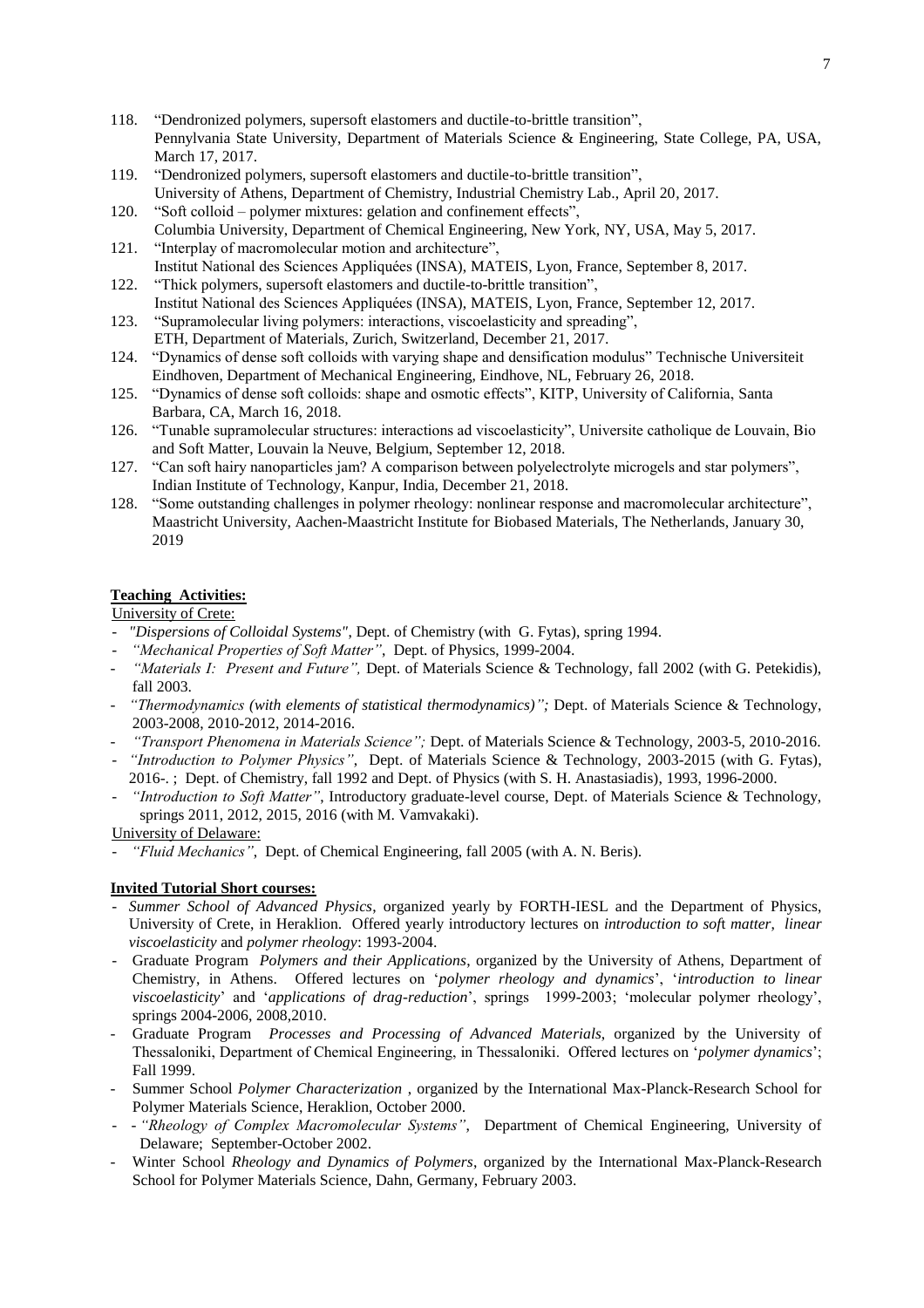- Graduate Program *Polymer Science and Technology*, organized by the University of Patras, Departments of Chemical Engineering, Physics and Chemistry, in Patras. Offered lectures on '*molecular rheology of polymers*'; Spring 2004.
- *Introduction to Molecular Rheology*, Graduate Lectures, Department of Chemical Engineering, University of Bologna, Italy, March 5-7, 2008.
- *Dynamics of Polymers and Polymer Solutions,* Polimeri Europa Research Center, Mantova, Italy, June 28-29, 2010.
- *Probing slow self-assembly phenomena by rheology,* Nanodirect Workshop, University of Vigo, Spain, July 13-16, 2012.
- *General Introduction to Molecular Rheology,* ETH Zürich, Polymer Chemistry Group, December 6, 9, 2013.
- *Introduction to Molecular Rheology of Soft Matter,* Université Paris-Est, Champs sur Marne, France February 6, 2014.
- *Introduction to Molecular Rheology*, Training short course for young researchers in the context of EU network projects (Dynacop, Somatai, Supolen).
- *"From polymers to colloids: a rheological roadmap for tailoring the flow properties of soft matter at molecular level", Greek-German Workshop "Nano-structured soft materials: from polymer self-assembly to stimuli responsive materials",* NTUA, Athens, September 28-29, 2016.

#### **Professional Activities**

Member of The Society of Rheology, USA (1985-); Technical Chamber of Greece (Registered Professional Engineer since 7-2-1984); American Institute of Chemical Engineers; member (1979-1994); Hellenic Society of Chemical Engineers (1984-); Hellenic Polymer Society (1993-); founding member of the Hellenic Society of Rheology (1996-); European Society of Rheology (ESR).

### **Reviewing and Evaluation Activities**

1. International Scientific Journals

Chemical Engineering Science, Physics of Fluids, Colloid and Polymer Science, Macromolecular Symposia, Macromolecules, Polymer Engineering & Science, Rheologica Acta, Physical Review Letters, Journal of Rheology, Journal of the American Chemical Society, Langmuir, Europhysics Letters, Industrial & Engineering Chemistry Research, Canadian Journal of Chemical Engineering, European Polymer Journal, European Journal of Mechanics–B / Fluids, Chemistry of Materials, Polymer, Journal of Colloid and Interface Science, Nanotechnology, Physical Review E, European Physical Journal E – Soft Matter, Physical Chemistry Chemical Physics, Journal of Polymer Science. Part B: Polymer Physics, Soft Matter, Molecular Physics, Macromolecular Rapid Communications, Applied Rheology, Journal of Non-Newtonian Fluid Mechanics, Journal of Fluid Mechanics, Microelectronics Engineering, Nature, Nature Materials, Journal of Chemical Physics, Journal of Physical Chemistry B, Nano Letters, Journal of Physics Condensed Matter, ACS Nano, Macro Letters, Korea-Australia Rheology Journal, Journal of Visualized Experiments, Mechanics of Time-Dependent Materials, Biomacromolecules, Nature Physics, RSC Advances, AIChE J., Faraday Discussions, ACS Biomaterials Sci. Eng., Science, Polymers, Physical Review X, Nature Scientific Reports, Physical Review Fluids, PNAS.

2. Proposals

U.S. National Science Foundation (NSF) Natural Sciences and Engineering Research Council of Canada (NSERC) European Union – Directorate General for Research European Research Council Greek General Secretariat for Research and Technology (GSRT) Greek Ministry of Education ; ELIDEK (Hellenic Foundation for Research and Innovation) National Scholarships Foundation (IKY), Greece Research Committee: Universities of Patras, Ioannina, Technical Univ. of Crete, NTUA. FWO (Fonds voor Wetenschappelijk Onderzoek ) – Vlaanderen, Belgium EPSRC (Engineering and Physical Sciences Research Council) - UK Review Panel, Neutron Facility, Forschungszentrum Jülich, Germany (2003-2008). Mitsubishi Research Institute, Japan. FNRS (Fonds de la Recherche Scientifique), Belgium ANR (Agence Nationale de la Recherche), France Italian Ministry of Education, University and Research (MIUR) Technical University of Crete, Chania ; University of Patras ; University of Ioannina. DPI (Dutch Polymer Institute) – The Netherlands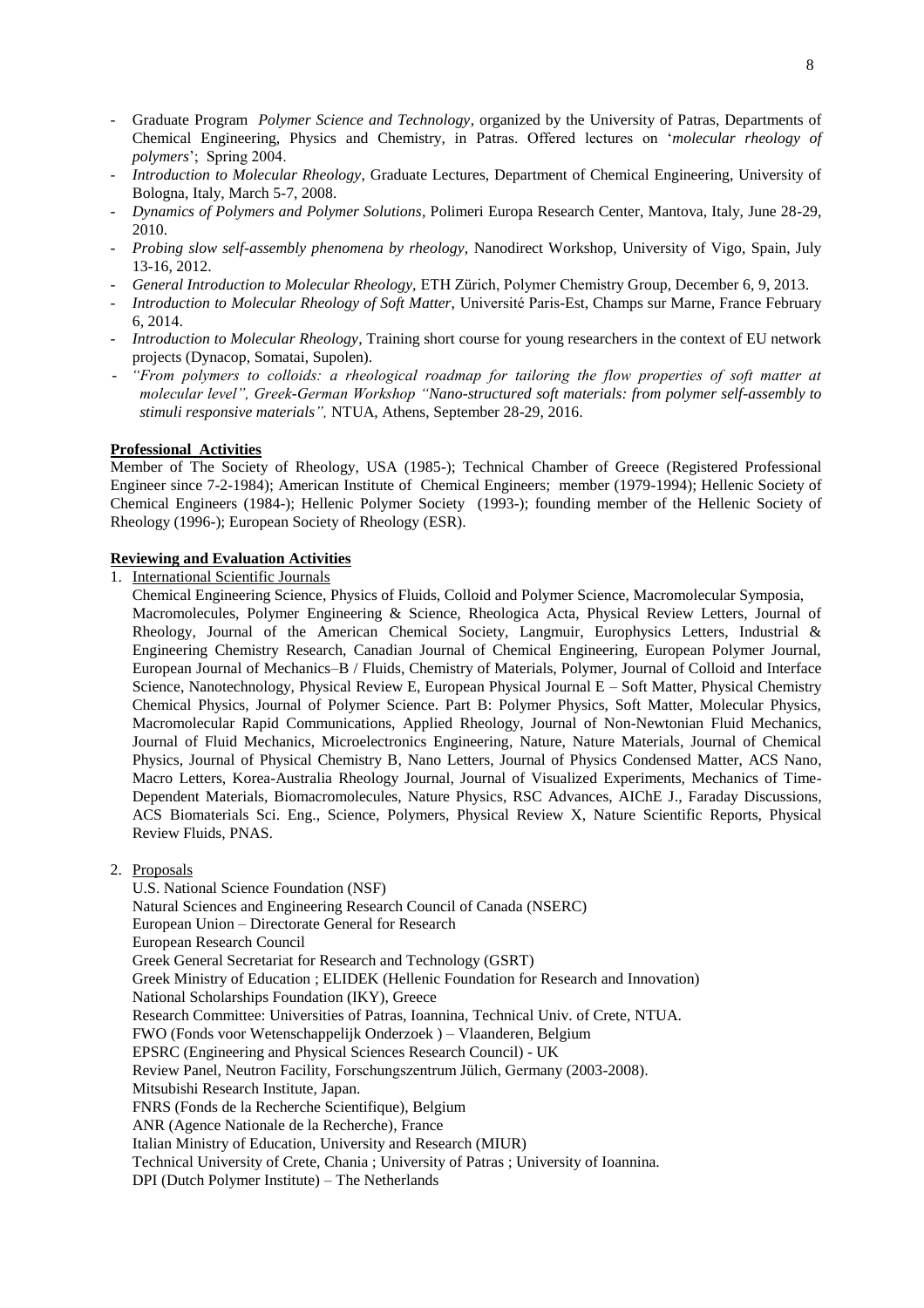FOM (Foundation for Fundamental Research on Matter) – The Netherlands ACS, The Petroleum Research Fund, USA. SEV, Hellenic Federation of Enterprises, Greece ETH Research Commission CECAM - Centre Européen de Calcul Atomique et Moléculaire Research Promition Foundation (RPF), Cyprus FWF, Austrian Science Fund Irish Research Council

# 3. Committees

Member of Ph.D and M.S. theses committees/external referee in Universities of Crete, Athens, NTUA, Patras, Thessaloniki, British Columbia, Naples, Université Catholique Louvain-la-Neuve, Technical University of Denmark, Twente, McGill, Granada, Katholieke Universiteit Leuven, ESPCI – Université Pierre et Marie Curie – Paris 6, Düsseldorf, Université du Maine, Université Paris-Est, University of Groningen, Université catholique de Louvain, University of Vienna, ETH Zurich, T U Eindhoven.

Member of faculty promotion/selection committees in Universities of Crete, Athens, Thessaly, NTUA, Patras, Cyprus, Ioannina, FORTH (IESL, ICE/HT), Delaware, Leeds.

Member of Review Committee AERES (Agence d'évaluation de la research et de l'enseignement supérieur), CNRS-UMR 5223, Lyon, France, February 1-3, 2010.

Member of Review Committee AERES (Agence d'évaluation de la research et de l'enseignement supérieur), Institut Charles Sadron, Strasbourg, France, December 14-15, 2011.

Member of the External Scientific Advisory Board, CNRS-UMR 5223 (Ingénierie des Matériaux Polymères), University of Lyon 1, Lyon, France, February 7-8, 2012.

## 4. Conference abstracts

XIIth International Congress on Rheology, Quebec City, Canada, August 1996.

2<sup>nd</sup> Annual European Rheology Conference (AERC), Grenoble, France, 2005.

- 7 th World Congress of Chemical Engineering, Glasgow, UK, 2005.
- 1<sup>st</sup> International Soft Matter Conference, Aachen, Germany, October 2007.
- XVth International Congress on Rheology, Monterey, CA, August 3-8, 2008.
- 6 th Annual European Rheology Conference (AERC), Göteborg, Sweden, April 6-8, 2010.
- 2<sup>nd</sup> International Soft Matter Conference, Granada, Spain, July 5-8, 2010.
- 8<sup>th</sup> Liquid Matter Conference, Vienna, Austria, September 6-10, 2011.
- 3<sup>rd</sup> International Soft Matter Conference, Rome, Italy, September 16-19, 2013.
- 5<sup>th</sup> International Soft Matter Conference, Edinburgh, UK, June 3-7, 2019.

# **Meetings Organization**

- 1. *Sixth International Symposium on Polymer Analysis and Characterization (ISPAC-6)*, Aghia Pelaghia, Crete, July 1993 (member of the Organizing Committee).
- 2. *Fourth Mediterranean School and Symposium on Science and Technology of Advanced Polymer Based Materials (MEDNET)*, Fodele, Crete, June 1995 (member of the Organizing Committee).
- 3. *Symposium on Rheology and Computational Fluid Mechanics*, dedicated to the memory of Prof. Tasos Papanastasiou, Nicosia, Cyprus, July 1996 (member of the Organizing and Scientific Committees).
- 5. *European Polymer Federation Meeting on Polymeric Materials (EPF96)*, Aghia Pelaghia, Crete, October 1996 (member of the Organizing Committee).
- 6. *Second Meeting of the Hellenic Society of Rheology and International Symposium*, Heraklion, Crete, September 1998 (member of the Scientific Committee; chairman of the Organizing Committee).
- 7. *Southern Europe Conference on Rheology*, *Eurorheo 99-3*, Sangineto, Italy, September 1999 (member of the Organizing and Scientific Committees).
- 8. *35ème Colloque Annuel du Group Francais de Rheologie*, Grenoble, France, October 2000 (member of the Organizing and Scientific Committees).
- 9. *Balkan Seminar on Rheology and IXth National Rheology Workshop*, Sofia, Bulgaria, April 2001 (member of the International Program Committee).
- 10. *Third International Meeting of the Hellenic Society of Rheology Dedicated to Professor Andreas Acrivos on the Occasion of his Retirement*, Patras, Greece, June 2001 (member of the Scientific and Organizing Committees).
- 11. *5 th Panhellenic Polymer Meeting,* Heraklion, Crete, Greece, December 2001 (chairman of the Organizing Committee).
- 12. *1st* Annual European Rheology Conference, Guimaraes, Portugal, September 2003 (session organizer).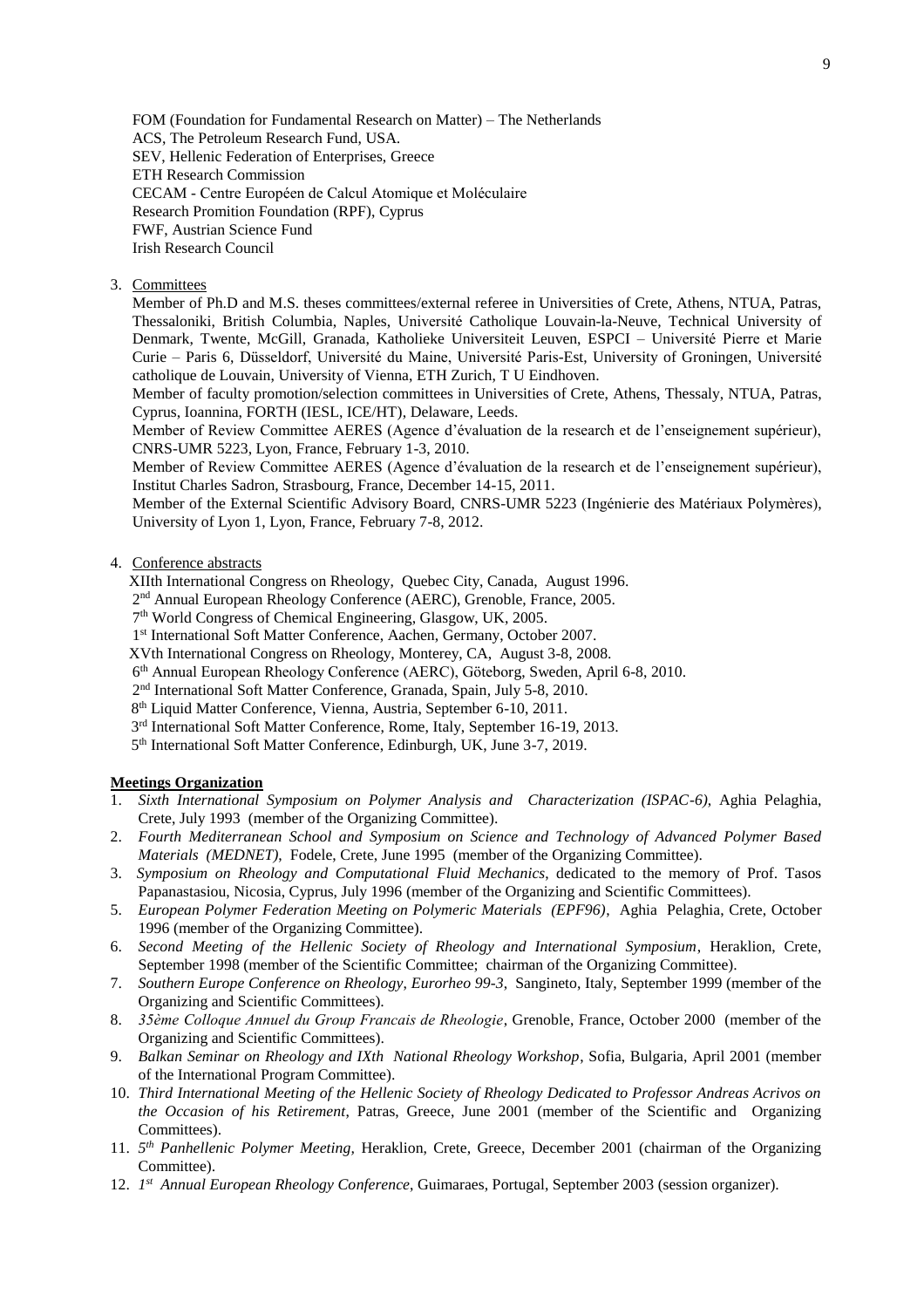- 13. *PPS-2003, Regional Meeting of the Polymer Processing Society (Europe)*, Athens, Greece, September 2003 (member of the Scientific and Organizing Committees).
- 14. *HUSC: From Hard to Ultrasoft Colloids. Colloids and Polymeric Assemblies near to and far from Equilibrium*, Koutouloufari, Crete, Greece, June 2004 (conference chair).
- 15. *Fourth International Meeting of the Hellenic Society of Rheology*, Athens, Greece, June 2004 (member of the Scientific and Organizing Committees).
- 16. *76th Meeting of the Society of Rheology*, Lubbock, TX, USA, February 2005 (session organizer).
- 17. 2<sup>nd</sup> Annual European Rheology Conference, Greboble, France, April 2005 (session organizer).
- 18. *3 rd Annual European Rheology Conference*, Hersonisos, Crete, Greece, April 2006 (conference co-chair).
- 19. *First ESR short courses (Interfacial Rheology and Applications,*and *Multiscale Modeling Methodologies),* Hersonisos, Crete, Greece, April 2006 (chair of the organizing committee).
- 20. *11th International Conference on Proprties and Phase Equilibria for Product and Process Design, PPEPPD07,* Hersonissos, Crete, Greece, May 2007 (member of the local organizing committee).
- 21. *International Soft Matter Conference,* Aachen, Germany, October 2007 (member of Program Committee).
- 22. *Colloidal Gels and Glasses,* SOFTCOMP topical meeting and joint EU-IFPRI Workshop, Hersonisos, Crete, Greece, June 13-14, 2008 (organizer).
- 23. *IFPRI AGM 2009,* Hersonisos, Crete, Greece, June 15-19, 2008 (local arrangements organizer)
- 24. *XVth International Congress on Rheology,* Monterey, California, USA, August 2008 (member of the International Advisory Committee and Technical Program Committee).
- 25. *7 th Panhellenic Polymer Meeting,* Ioannina, Greece, September-October 2008 (member of the Scientific Committee).
- 26. *6 th Annual European Rheology Conference (AERC)*, Göteborg, Sweden, April 7-9, 2010 (session coorganizer).
- 27. *2 nd International Soft Matter Conference 2010,* Granada, Spain, July 5-8, 2010 (member of the International Program Committee).
- 28. *MACRO 2010: 43<sup>rd</sup> IUPAC World Polymer Congress*, Glasgow, UK, July 11-16, 2010 (member of the International Advisory Board).
- 29. *5 th Pacific Rim Conference on Rheology (PRCR5),* Sapporo, Japan, August 1-6, 2010 (session organizer, member of the program committee).
- 30. *8 th Liquid Matter Conference (LMC8),* Vienna, Austria, September 6-10, 2011 (member of the International Program Committee).
- 31. *7 th Annual European Rheology Conference (AERC)*, Suzdal, Russia, May 10-14, 2011 (session co-organizer, International Advisory Board).
- 32. *SOFTCOMP Annual Meeting*, Heraklion, Crete, Greece, May 16-18, 2011 (local organizer).
- 33. *6 th International Meeting of the Hellenic Society of Rheology,* Athens, Greece, June 28-29, 2011 (member of scientific and organizing committees).
- 34. *MACRO 2012: 44th IUPAC World Polymer Congress,* Virginia Tech, USA, June 24-29, 2012 (Polymer Physics session co-organizer).
- 35. *3 rd International Soft Matter Conference (ISMC2013),* Rome, Italy, September 15-19, 2013 (member of the International Program Committee).
- 36. *9 th Hellenic Polymer Conference*, Thessaloniki, Greece, November 29 December 1, 2012 (member of the scientific committee).
- 37. *9 th Annual European Rheology Conference (AERC2014)*, Karlsruhe, Germany, April 8-11, 2014 (session coorganizer).
- 38. *7 th International Meeting of the Hellenic Society of Rheology and Satellite meeting on Attractive Colloids and Gels,* Heraklion, Crete, Greece, July 3-8, 2014 (member of the organizing committee).
- 39. *10th Annual European Rheology Conference (AERC2015*) *and Golden Jubilee Meeting of the French Group of rheology (GFR)*, Nantes, France, April 14-17, 2015 (session co-organizer).
- 40. *Dense Suspension Flow*, Softcomp topical workshop, Edinburgh, UK, June 1-3, 2015 (co-organizer and discussion leader).
- 41. *8 th International Meeting of the Hellenic Society of Rheology,* Samos, Greece, June 28- 30, 2015 (member of the scientific committee).
- 42. *87th Annual Meeting of the Society of Rheology,* Baltimore, Maryland, USA, October 11-15, 2015 (session co-organizer).
- 43. *Nanoparticle Assembly: From Fundamentals to Applications: Faraday Discussion,* Indian Institute of Technology Mumbai, India, January 7-9, 2016 (member of the scientific committee).
- 44. *MACRO 2016: 46th IUPAC World Polymer Congress,* Istanbul, Turskey, July 17-21, 2016 (Polymer Physics session co-organizer).